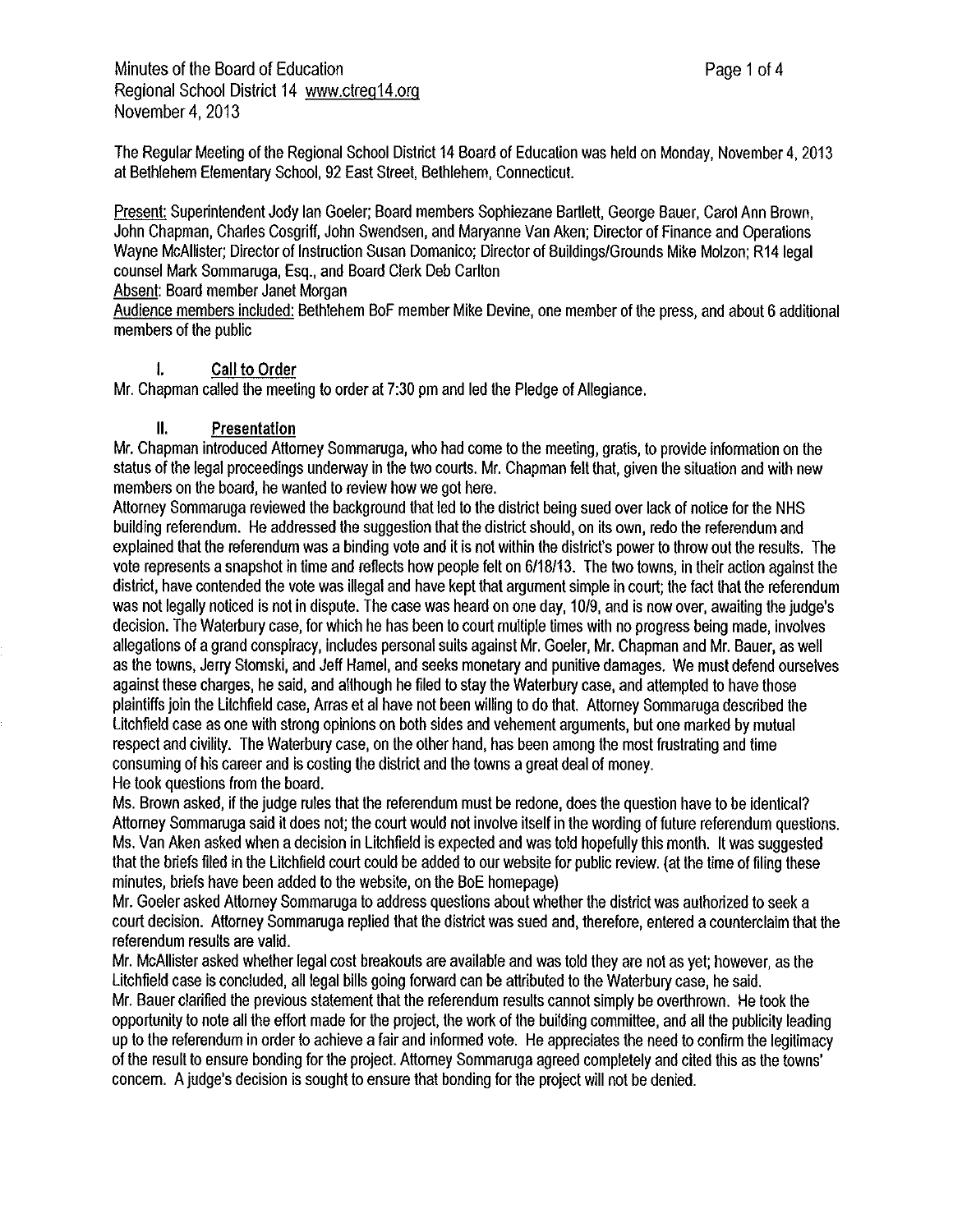### Ill. **Review of Minutes**

Mr. Chapman requested a motion to approve the minutes of the Regular Meeting of October 21, 2013, entered by Mr. Cosgriff and seconded by Ms. Van Aken, who also cited a **correction needed:** under **New Business, approval of policy revisions, Policy 4100 had been previously approved by the board. The motion to approve that policy and vote needs to be stricken from this set of minutes.** As corrected, the **motion carried 7-0.** 

### **IV. Correspondence**

Mr. Chapman noted two items of correspondence. Student Sara Velleca, recipient of a Region 14's Finest award at the last meeting, wrote athank you note to the Board expressing her appreciation for being chosen for that award. The Board was also copied on aletter sent to Paul Ciotti from Alex Desorbo of the Woodbury Business Association, expressing that group's gratitude for his assistance in arranging and broadcasting the WBA Candidate's Forum on NEAT *TV.* He also thanked students JR Lucera and Brandon Simmons for their efforts in setting up and operating the equipment for taping. Mr. Desorbo wrote, "It is through cooperative events such as this that the community can fully appreciate the value of our high school facilities, its faculty, and the dedication of its student body."

### **V. Report from the Chairman**

Mr. Chapman reported on a productive retreat with members of the leadership team last Friday, which was a continuation of the BoE retreat and an opportunity for identifying goals and challenges, and to engage in honest dialogue.

### **VI. Report from the Superintendent**

Mr. Goeler noted various Halloween happenings - an outstanding Trick or Treat Street collecting much needed goods to replenish the food bank's shelves; and Lions Club's very successful Haunted Hayride and their extreme generosity in donating close to half of what they earn to our students in the form of scholarships.

He reported it was learned today that NHS is one of 477 school districts in the US and Canada being honored by the College Board with placement on the 4<sup>th</sup> Annual AP District Honor Roll for increasing access to AP course work while simultaneously maintaining or increasing the percentage of students earning scores of "3" or higher on AP exams. As one of 18 schools cited in CT, Nonnewaug was commended for successfully identifying motivated, academically prepared students who are likely to benefit from rigorous AP course work. College Board's senior vice president of AP and Instruction said, "We applaud the extraordinary efforts of the devoted teachers and administrators in this district who are offering more students the opportunity to engage in rigorous college-level course work," adding,

"These outcomes are apowerful testament to educators' belief that amore diverse population of students is ready for the sort of rigor that will prepare them for success in college."

Mr. Chapman proudly noted that, as one of 18 schools in CT, out of about 165 districts, this puts NHS in the top 10% of the state.

Mr. Goeler gave dates of the safety update meetings in the schools: 11/21/13 at MES; 11/25/13 at BES; 11/26/13 at NHS; 12/3/13 at WMS.

He met with his Superintendent's Advisory Council on 10/30; two areas that group would like to see addressed are digitizing all information sent to families, and getting the word out about what is going on in our schools.

He thanked Mr. Ciotti and student Brandon Simmons for filming tonight under more difficult conditions.

Ms. Domanico reported on the 11/1 teacher professional development day. She highlighted activities at each school and explained what future PD time will be used for.

Mr. Chapman asked her to comment on the process for choosing textbooks. She replied that there is awide variety of instructional materials used in today's classrooms, and anchor texts are just one resource, not the curriculum.

### **VII. Privilege of the Floor (agenda specific)**

Karen Miller, Bethlehem, read and delivered to Mr. Goeler an FOi request for an organizational chart, figures on per pupil expenditures, online resources for middle and high school students, amount of food wasted through the school lunch program, and procedures for confirming residency of students.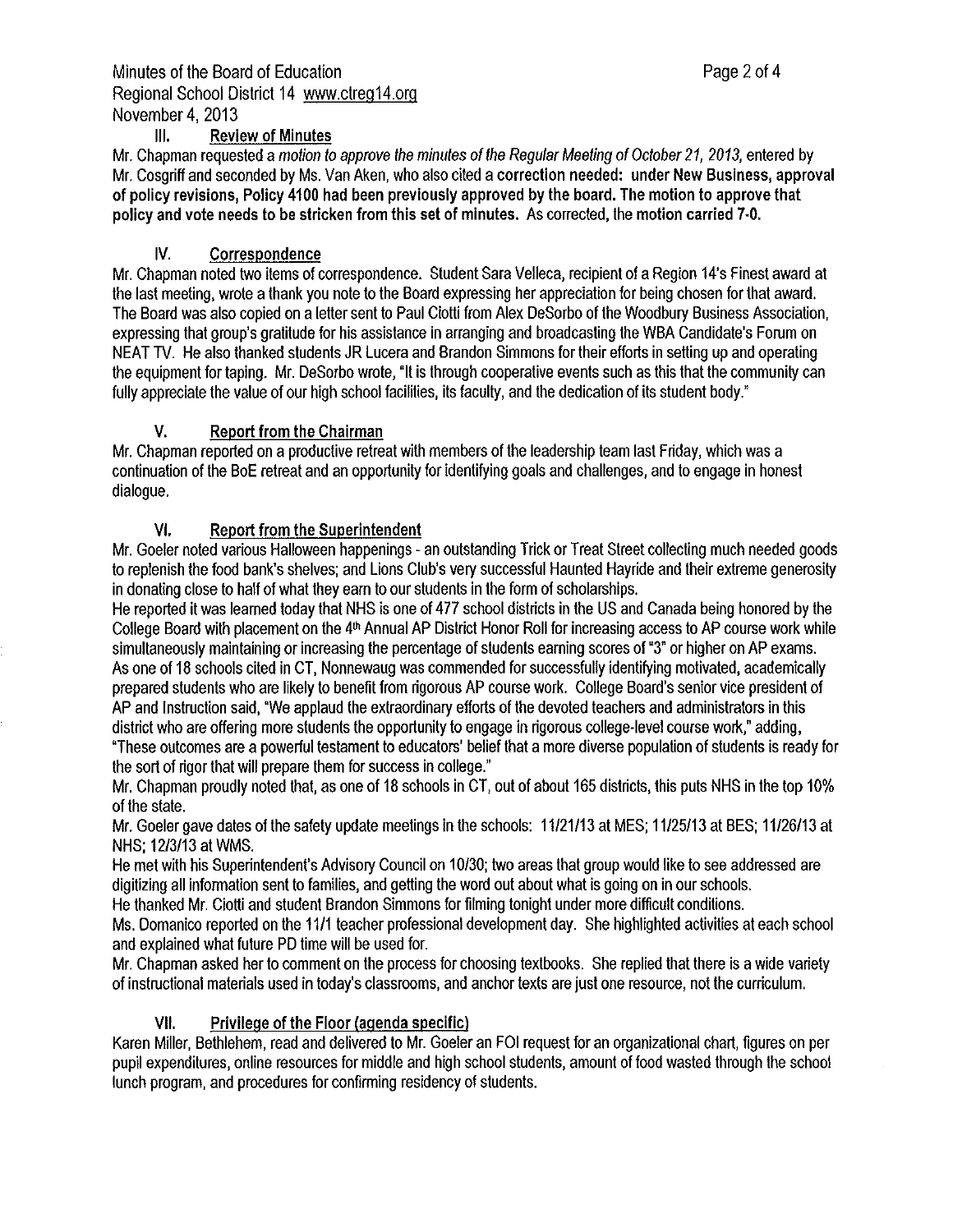# Minutes of the Board of Education **Page 3of 4** Regional School District 14 <www.ctreg14.org> November 4, 2013

Tom Arras, Woodbury, responded to Attorney Sommaruga's remarks, saying that since Woodbury residents pay for 75% of any project Region 14 takes on it must be handled properly; contended that the Waterbury case was filed there because Waterbury handles Woodbury; and said it has not been resolved who forgot to post the legal notice.

Art McNally, Woodbury, sent two emails to the Board this week and expected these to be recognized under correspondence. Mr. Chapman agreed and apologized for not having done so. Mr. McNally reiterated that the referendum was not properly posted as required by law and this shouldn't be challenged. If the project is given the go ahead, it will open Pandora's Box. He read aprepared statement, attached hereto.

## **VIII. Report from Director of Finance and Operations**

Mr. McAllister reported that he is establishing Requests for Qualifications (RFQ) and will post them on the State and district websites. He will be looking for up to 3companies to submit proposals in 5categories: food service, actuary, health insurance, pension investments, and property/casualty insurance. By reducing the number to 3, each company will know it has areal opportunity and will offer their best numbers.

He also received proposals for snow removal from Logue, who has cleared snow for the district since 1973, and Haley Properties, who has plowed at BES since 2005. They have held their rates for 3years: \$1900/storm for the 3 Woodbury schools, and \$430/storm at BES. At the request of the Facilities Committee, additional written proposals were obtained, and he recommends extending a 3 year contract to Logue and Haley Properties. Asked if they are both holding their 2010 price for 3 years, he indicated both are. **Mr.** Molzon added that both have shown a track record of reliability and are happy to stay with us because we pay our bills on time.

## **IX. Committee Reports**

For Policy, Mr. Swendsen reported the wellness policy is with the wellness group for review. Next meeting is 11112 at 7 pm in the central office conference room.

For Community/Public Relations, Ms. Brown reported on anews story about NHS graduate Aaron Kodz and his success as a film maker at NYUs prestigious film school. She has posted the schedule for the safety update meetings in the library and there is alot of interest in this event. Next meeting is 11/21 at 6:30 pm

For **Finance,** Mr. Bauer reported having met on 10/22 to review RFQs and RFP and discussed the possibility of the member towns joining in some of these services to leverage more savings. Mr. Ciotti provided a tech lease update, and ideas were shared for providing the public with financial info on the website. PTO insurance was also discussed, as was the budget timeline, capital reserve transfer, and current budget and line item transfers.

For **Planning/Personnel,** Ms. Van Aken reported having met tonight about how educational materials are chosen, progress with the economic development committee, the possibility of offering credit for team sports, and leveling of classes at the high school.

For **Ad** hoc **Safety,** Ms. Van Aken noted having met on 10125. The emergency response plan has been referred to Sgt. Roden and Offr. D'Elia, Ms. Morgan, and the leadership team, with a target completion date of 12/1. At that meeting, the safety meetings were also planned, and the committee discussed cameras in the buildings, access controls and procedures for ensuring sign in at the schools is done consistently.

For **Negotiations,** Mr. Cosgriff reported on today's mediation with the instructional assistants group which has hopefully reached a successful conclusion.

#### **X.** Old Business None.

### XI. New Business

Mr. Bauer entered a motion to add approval of snow plowing services to the agenda. Seconded by Mr. Cosgriff, the motion carried 7-0.

Mr. Bauer entered a motion to move [\\$134,236.11](https://134,236.11) to the capital reserve fund. Second by Mr. Cosgriff. Mr. Bauer noted that this figure is comprised of a 2011-12 surplus of .06% and 2012-13 surplus of .38%. The total amount in the capital reserve will now be \$176, 167.94. Motion carried 7-0.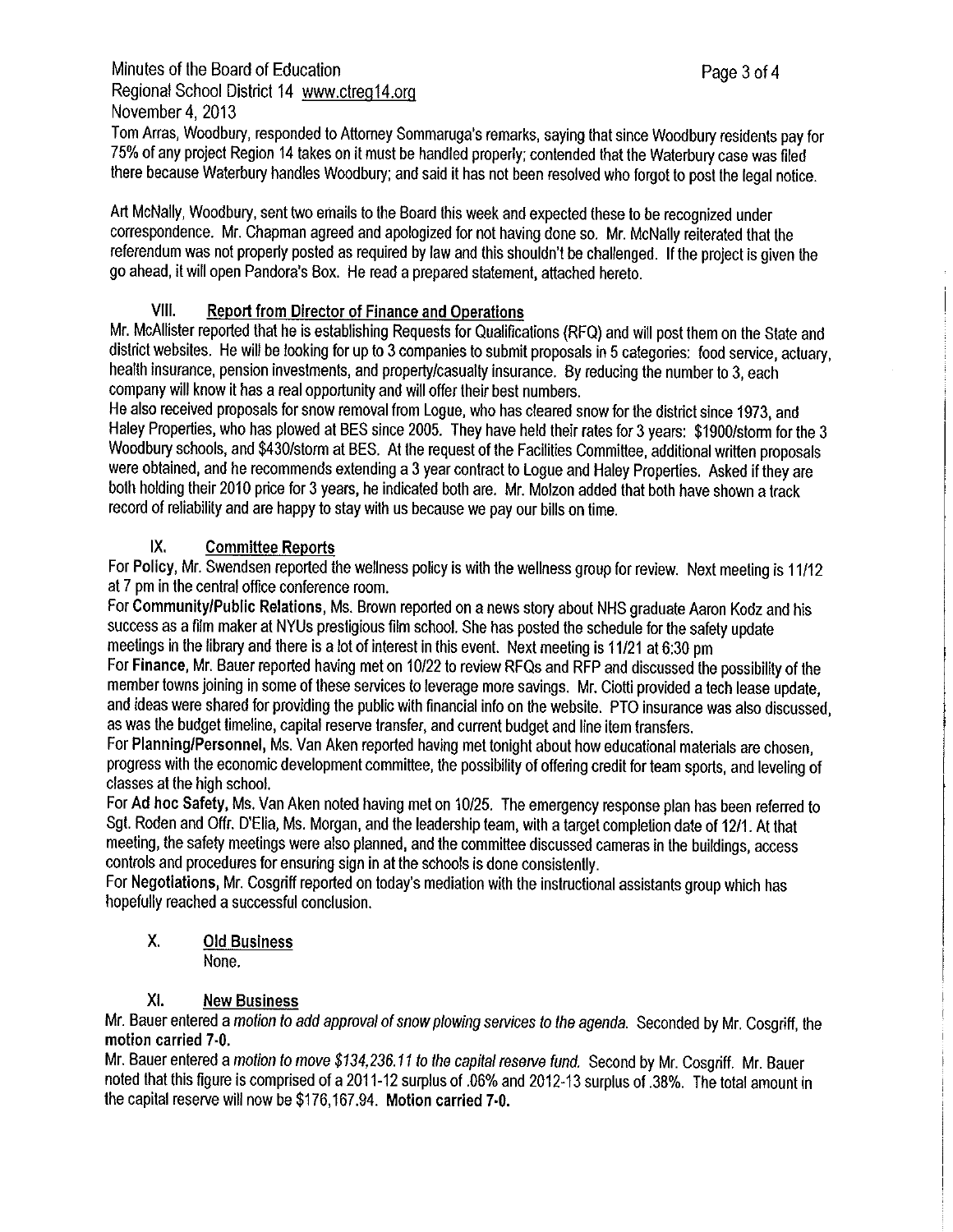## Minutes of the Board of Education **Page 4of 4** Regional School District 14 <www.ctreg14.org> November 4, 2013

Ms. Van Aken entered amotion to approve the 2014 regular meeting dates for the Board of Education. Second by Mr. Cosgriff. Discussion of aquarterly rotation in Bethlehem was discussed and the need to amend policy if meeting dates are to be changed to accommodate Woodbury town meetings. The motion was withdrawn to allow for further considerations of the meeting dates.

Mr. Goeler reviewed that the board has already seen the changes, none substantive, required by the state for the educator evaluation document. The changes require board approval and so he is seeking that tonight. The teacher evaluation committee has reviewed and supports them, and he feels it is important to have the teachers on board. Mr. Chapman entered amotion to approve the changes to the Educator Evaluation document. Seconded by Mr. Bauer, the motion carried 7-0.

Mr. Bauer entered amotion to waive the Region 14 bid policy in order to extend contracts to Logue and Haley Properlies for snow plowing service at Region 14 schools for three school years. Second by Ms. Van Aken who thanked both groups for holding their rates and providing great service. Motion carried 7-0.

### XII. Board Announcements

Mr. Chapman commented on the Legislative Open House as avery interesting experience. The professionalism of the students is phenomenal, he said, and they are outstanding kids. There is aculture of success in the agriscience center and apride that you can feel, and they speak of their affection for Bill Davenport and the program. Ms. Brown thought it was great that this event is combined with an  $8<sup>th</sup>$  grade open house, with great food and great tours of the facility.

Mr. Swendsen added that many agriscience grads are local business owners who hire local people, agreat tribute to our school system.

## XIII. Privilege of the Floor

Ms. Miller returned to clarify that a quarterly rotation of meetings in Bethlehem would amount to about 1 in 6 meetings held there. She noted that Bethlehem often feels slighted and it is not good community relations to meet here only 1/6 of the time. She asked the board to consider more often than this for equal representation.

Mr. McNally asked for clarification of changes to the evaluation document approved and waived. Mr. Chapman explained that the approved changes are non-substantive and administratively handled.

### **XIV.** Adjournment

Mr. Chapman requested a motion to adjourn. Entered by Ms. Van Aken and seconded by Mr. Bauer, the motion **carried 7-0.** 

The meeting of the Board of Education adjourned at 9:20 pm.

Respectfully Submitted,

Carol Ann Brown, Secretary Regional School District #14 Board of Education

Recorded and filed subject to Board of Education approval by: Debra W. Carlton, Board Clerk, 11/6/13